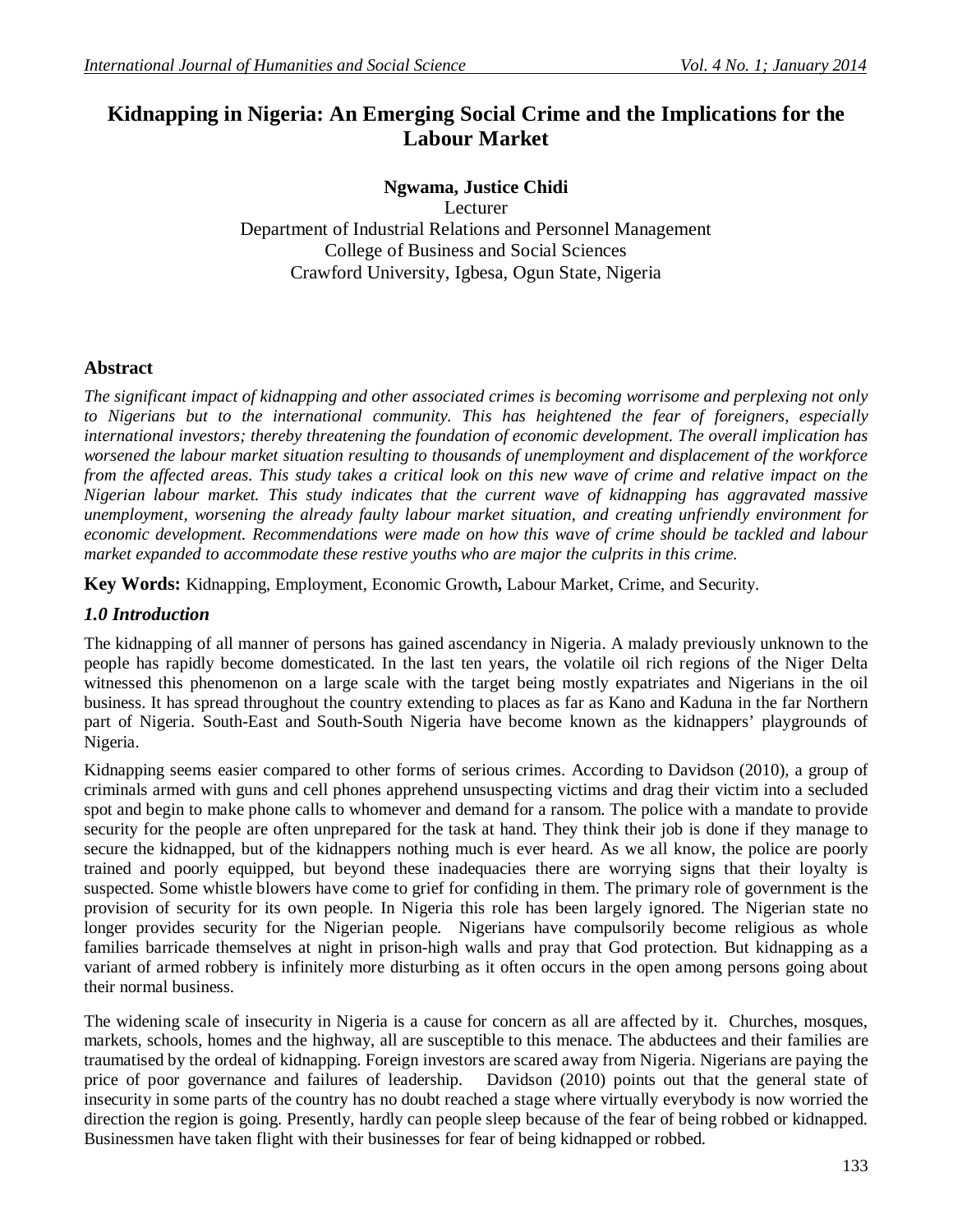In a spate of three years, kidnapping and hostage taking have spread from the Niger Delta creeks to the mainland. The monster has spread and taken deep root in the South-East where thousands of able bodied but unemployed youths abound.

The current security challenge in the country is better understood against existing evidence that even government officials and traditional rulers are not spared. Kidnappings are targeted at the executive, legislative, and the judicial branch of the government, and also their family members in spite of the tight security at their disposal.

This has led to some of these officials relocating their families outside the geopolitical zone or outside the country, thereby leaving the civilian population at the mercy of the marauding gangs. Anecdotal evidence suggests that Abuja, and Lagos; that were once regarded as insecure states, are now destinations of choice for many, and Ghana, for those that can afford it.

# **1.1 History of Kidnapping in Nigeria**

Kidnapping has now become a generic word both in public and private discuss going by its prevalence in the country. Literarily, the word, which has become notorious, putrid and nauseating in the ears of virtually everyone is derived from "kid" meaning; child and "nab" which means; to snatch. Adewale (2009) pointed out that kidnapping now appears to be an emerging concern in Nigeria though it is not a new phenomenon. It is as old as the word itself. But the motive may vary from country to country. Since 1673 the unfriendly world has been used to the practice of stealing of children for use as servants or labourers in the American colonies. So it has come to mean any illegal capture or detention of a person or people against their will, regardless of age.

The kidnappers, who can be very erratic, have been found to engage in the criminality for several complex motives ranging from unemployment, idleness, vengeance, rituals, monetary gains and political reasons.

The first act of kidnapping in Nigeria started 2006 when the militants of the Niger Delta took total hostage to protest the inequality in the region. According to the militants, Nigeria is built at the expense of the region which serves as the cash cow for the whole country.

The action which started from the kidnapping of government expatriates has moved to men of God and their children, Nigerian politicians and their children, and religious leaders. Reuters (2009) pointed out that a total of 512 kidnapping cases have been reported so far this year, up from 353 for all of 2008.

Virtually, all of the kidnappings this year occurred in the south-east and Niger Delta regions, which habour the Africa's biggest oil and gas industry. Most of the hostages are released unharmed after payment of ransom.

South-Eastern Nigeria (Abia State) in particular had most incidents with 110 people taken hostage; all of them have been released while police have arrested 70 suspects in connection with the kidnapping.

Gangs have taken advantage of the breakdown in law and order to target any high profile expatriate or Nigerian that could provide them with a large ransom.

# *2.0 Literature Review/Theoretical Framework*

Kidnapping can be seen as false imprisonment in the sense that it involves the illegal confinement of individuals against his or her own will by another individual in such a way as to violate the confined individual's right to be free from the restraint of movement. This involves taking away of person against the person's will, usually to hold the person in false imprisonment or confinement without legal authority. This is often done for ransom or in furtherance of another crime. No one is free from being kidnapped. In Nigeria, the kidnappers are everywhere targeting both foreigners and non-foreigners alike with little or no resistance from our law enforcement agents. Nigerian security system has been weakened in the face of this confrontation, a little has been done to find the socio-economic and underlining factors precipitating this crime.

Several theories have been put forward to explain kidnapping within the Nigerian context. Accordingly, the "Economic Theory" views kidnapping from economic concept of making ends to meet, Nseabasi (2009) citing (Tzanelli 2006, Gerth and Mills 1948: 56-7) has raised the idea that kidnapping is regulated by the laws of demand and supply and is a type of social action that involves the calculation on the most efficient means to the desired ends.

Kidnapping is a social enterprise and according to The Nation (May 10, 2002), "kidnappers are businessmen, they just happen to be on the illegal side of it…if you deprive them of the demand then there is not going to be any supply. This is the reason why perpetrators of this crime choose their victims based on their ability to cough out good money (Tzanelli 2006).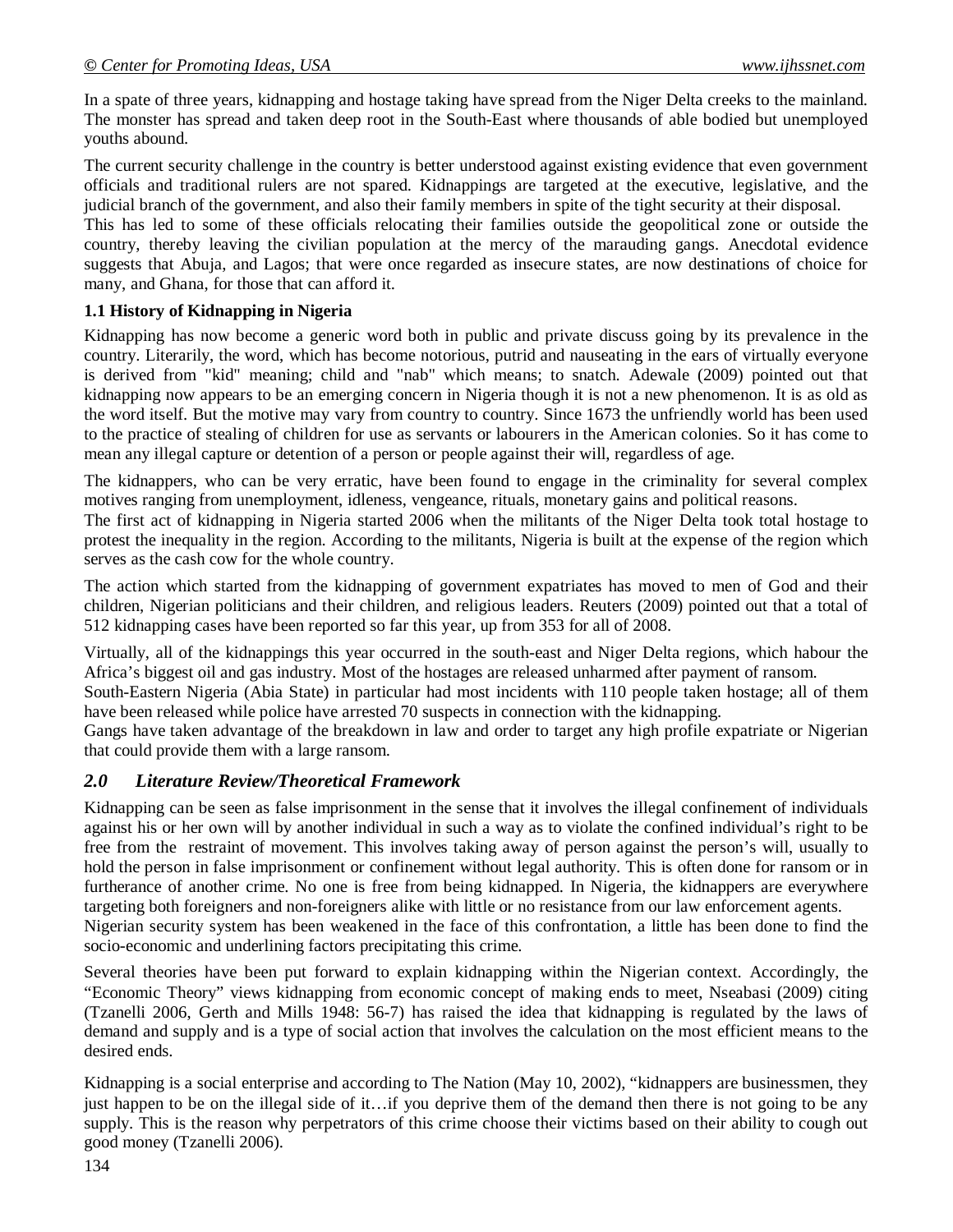As kidnapping was first used as a weapon to fight for economic and environmental justice in the Niger Delta, the economic motivation was intermittently used as a means to fund and sustain the fight. The beginning of 2007 saw the emergence of various other deviant groups by various names that hide under liberation struggle to commit economic crimes.

The" Political theory" of Kidnapping see the act as a Political Tool which is motivated by attempt to suppress, outsmart, intimidate and subjugate political opponents*,* like the case in Anambara state when the former Central Bank governor who then was PDP gubernatorial candidate had his father kidnapped by the aggrieved opponents of the same party who felt marginalised by the PDP political process. Turner (1998) as cited by Nseabsi (2009) established relationship between "money and politics" accordingly, where there are political motivations for kidnapping and where ransoms are also demanded. Such ransoms are often used to further the political objectives of the kidnapping organisation or simply to facilitate the survival of the organisation. Nseabasi (2009) in his treatise stated that the most top kidnapping operations are masterminded by government officials, opposition groups, unrewarded or uncompensated members of election rigging militant groups, among others. Kidnapping is then seen as instrument for political vendetta and settling of political scores. The operation is organised and targeted mainly at key serving politicians or foreign workers or contractors working directly for government they affirmed. Once the victim is kidnapped, a high level negotiation is expected which will ultimately lead to a very heavy ransom. Such a ransom is used to further political goals, self -settling of aggrieved groups or a way of financially crippling a serving politician.

Another theory views kidnapping from the angle of unemployment which pervade the countries labour market. This is blamed on the inability of the government to create adequate employment for the youth. (Nseabasi,2009 Umoh, 2010) posited that the political consequence of kidnapping activity has had a spill-over influence on the jobless youths and criminals who take it as a new substitute or complement to robbery and pick pocketing. Such a group of kidnappers target not only prominent and well-off individuals but also ordinary citizens who possess little wealth. The common target includes every perceived person with prospects of high and lucrative ransom including teenagers, children and adults alike.

# **2.1 Current Statistics and Incidents of Kidnapping in Nigeria**

Statistics appear to support the views of analyst. In December 2009, Police Affairs Minister, disclosed that 512 cases of kidnapping had been recorded from January 2008 to June 2009 against 353 recorded in 2008. Rundown of the statistics indicates that Abia State led the pack with a total of 110 kidnapping incidents: Imo: 58,109 arrests, 41 prosecution and one is dead, Delta recorded 44 kidnap cases, 43 releases, 27 arrests, 31 prosecuted and one death, and Akwa Ibom recorded 40 kidnap cases, 418 arrests and 11 prosecutions .The report added that between July/September 2008 and July 2009, over 600 million was lost to kidnappers. But beyond statistics being available, it is a known fact the most kidnap cases are never reported to the police authority for the fear of murder of the victims hence most families prefer to pay ransom to losing one of its own. For instance, in Kano, N80 million ransom was allegedly paid to kidnappers for the release of Kano -base multi- millionaire businessman, without a recourse to the police authorities; an industrialist in Nnewi paid 70 million to regain his freedom from his captors; another multi-millionaire businessman was kidnapped and released after he allegedly paid a ransom without recourse from the police Umejei, (2010).

The Associated Press in its report of August 27, 2008 stated that "more than 200 foreigners have been kidnapped in two years of heightened violence across Nigeria" restive South, the victims are normally released unharmed after a ransom is paid, although several have been killed during botched seizures or rescue attempts "Victims are maimed, raped and manhandled in such a manner that the stigma remains almost perpetually. The families and associates are knocked down by intractable trauma," Kupoluyi (2009).

On Sunday, July 11, 2010 four journalists and a driver travelling in a convoy of buses from a conference in Uyo, Akwa-Ibom State, were kidnapped in Abia State on their way back to Lagos. From their hideout, the abductors demanded a ransom of N250 million, and later reduced it to N30 million. A torrent of protests, condemnations and threats, greeted the action of the kidnappers and they were forced to let go of their victims. However, the police did not make a clear statement whether ransom was paid or not.

In Idah, Kogi Stage, the mother of the former President of the Nigeria Football Federation (NFF), was also abducted. In Kano, a businessman was forcibly abducted in the presence of his family.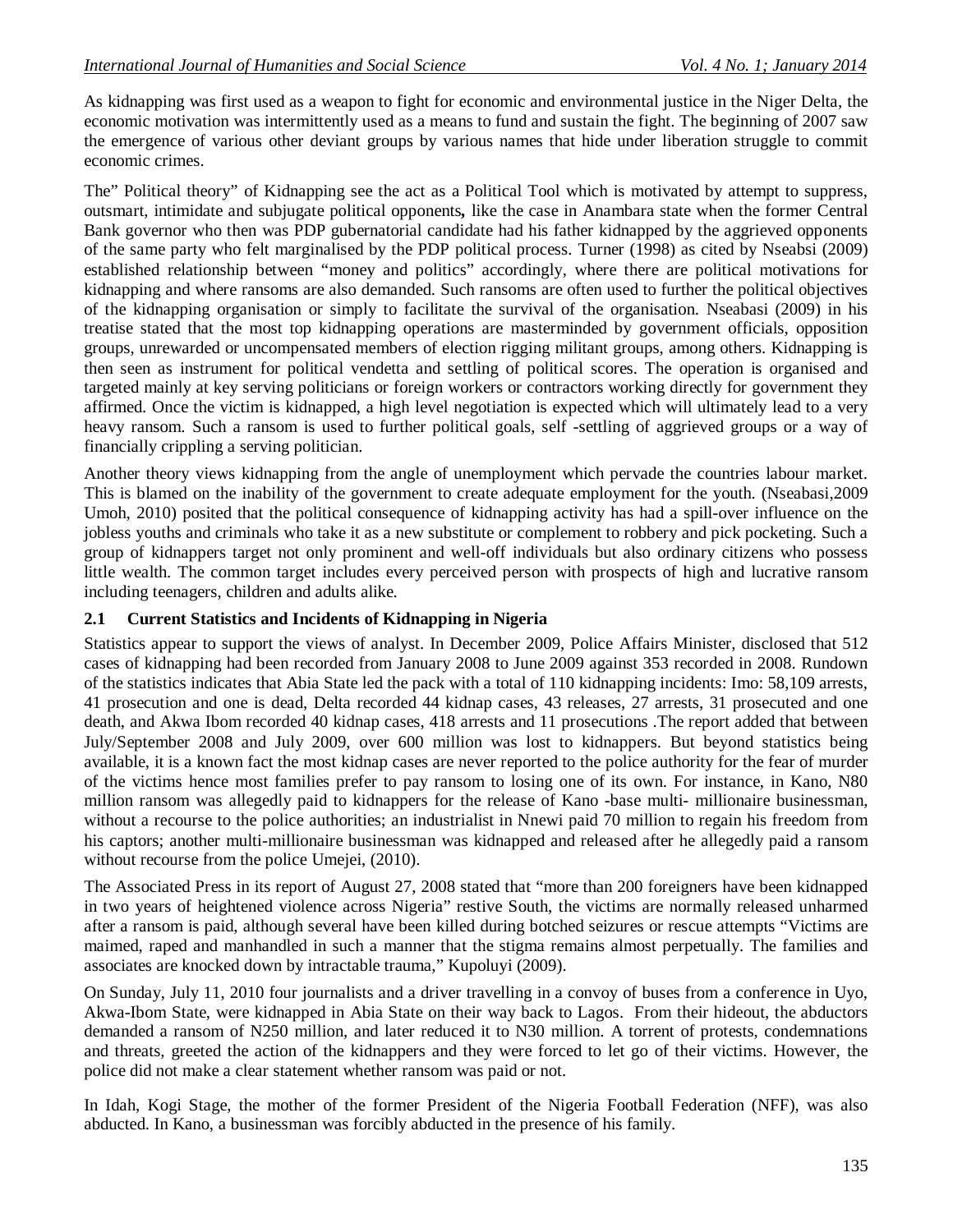The criminals were apparently looking for dollars; not finding it, they shot and injured his three children and still made off with him. In Akwa-Ibom State where as many as ten medical doctors were kidnapped, staff at the University Teaching Hospital went on an indefinite strike following the failure of kidnappers to release their latest victim, a consultant pediatric surgeon. As a consequence, medical services at the specialist hospital were paralysed and patients were stranded. Also 26 UK nationals were kidnapped in Nigeria in between 2006 and 2007.

The oil-rich Niger Delta region of Nigeria has seen an explosion in the number of foreigners kidnapped for financial or political gain. Seven foreigners were reported kidnapped in Nigeria in 2005. That figure increased to 72 in 2006 and 223 in 2007. This exponential increase has been largely the result of activity by the Movement for the Emancipation of the Niger Delta (MEND) and other armed militant groups. 26 of the hostages were UK nationals. Of the 295 foreigners kidnapped in 2006 and 2007, five died as a result of injuries sustained during their abduction - including a Briton killed when the kidnappers' boat was attacked by the Nigerian Navy. One Syrian hostage died of illness very shortly after his release.

If you analyse the political, economic and security issues present in the Niger Delta and then look at the terrain, which favours the militants, the conclusion must be that kidnapping will continue. Nigeria may be a special case but expatriate staff is at risk of kidnapping where judicial and police systems are weak or corrupt, there is a huge disparity between rich and poor coupled with political and economic breakdown.

# **2.2 Table 2: Selected Cases of Niger Delta Liberation Fights**

*Year Cases*

*2003***:**

Troops were sent to the oilfields amid clashes between rival Ijaw and Itsekiri groups. Around 30 people died. *April:* militants seized four Niger Delta oil rigs, taking some 270 people hostage, 97 of them were foreigners. After negotiations, the hostages were released.

*2004*:

Five Nigerians and two Americans working for Chevron and Texaco were killed by pirates in the Niger Delta. Fighting between groups seeking to control the oilfields left some 500 people dead in Port Harcourt and surrounding regions, according to Amnesty International.

*October*: the groups reached a ceasefire agreement.

# *2005:*

Six oil workers including two Germans were kidnapped and freed three days later.

# *2006:*

*January*: Separatist gunmen kidnapped four foreign oil workers and blew up a pipeline feeding an export terminal. Five days later, gunmen shot dead several troops and attacked a Shell oil plant. The four foreigners; an American, a Briton, a Bulgarian and a Hungarian were freed at the end of the month, but the group threatened to take further hostages.

*February*: An armoured government helicopter was brought in to fire on barges being used to smuggle oil near a separatist militant base. Militants stroke back later, firing on the aircraft. Separatists kidnapped nine foreigners three Americans, one Briton, two Egyptians, two Thais and a Filipino working for a Shell subcontractor. The attack forced Shell to suspend exports from a major terminal. Six of the hostages were freed after a week, but the other three were held until late in March.

*April*: The US firm Exxon Mobil briefly evacuated non-essential staffers from its Nigerian oil installations due to fear of an attack by militants. At the end of the month, separatist's militants used a car bomb to attack oil tanker trucks, and warn China not to invest in the Nigerian oil industry.

*May:* Nine officials for the Italian Petrol company Eni SpA were killed when armed members of MEND attacked Eni SpA's security forces in Port Harcourt. MEND militants briefly occupied and robbed a bank near the Eni SpA base. A company official stated, "Eni has temporarily evacuated staff and contractors from the area of the base affected by the incident and the situation is currently under control."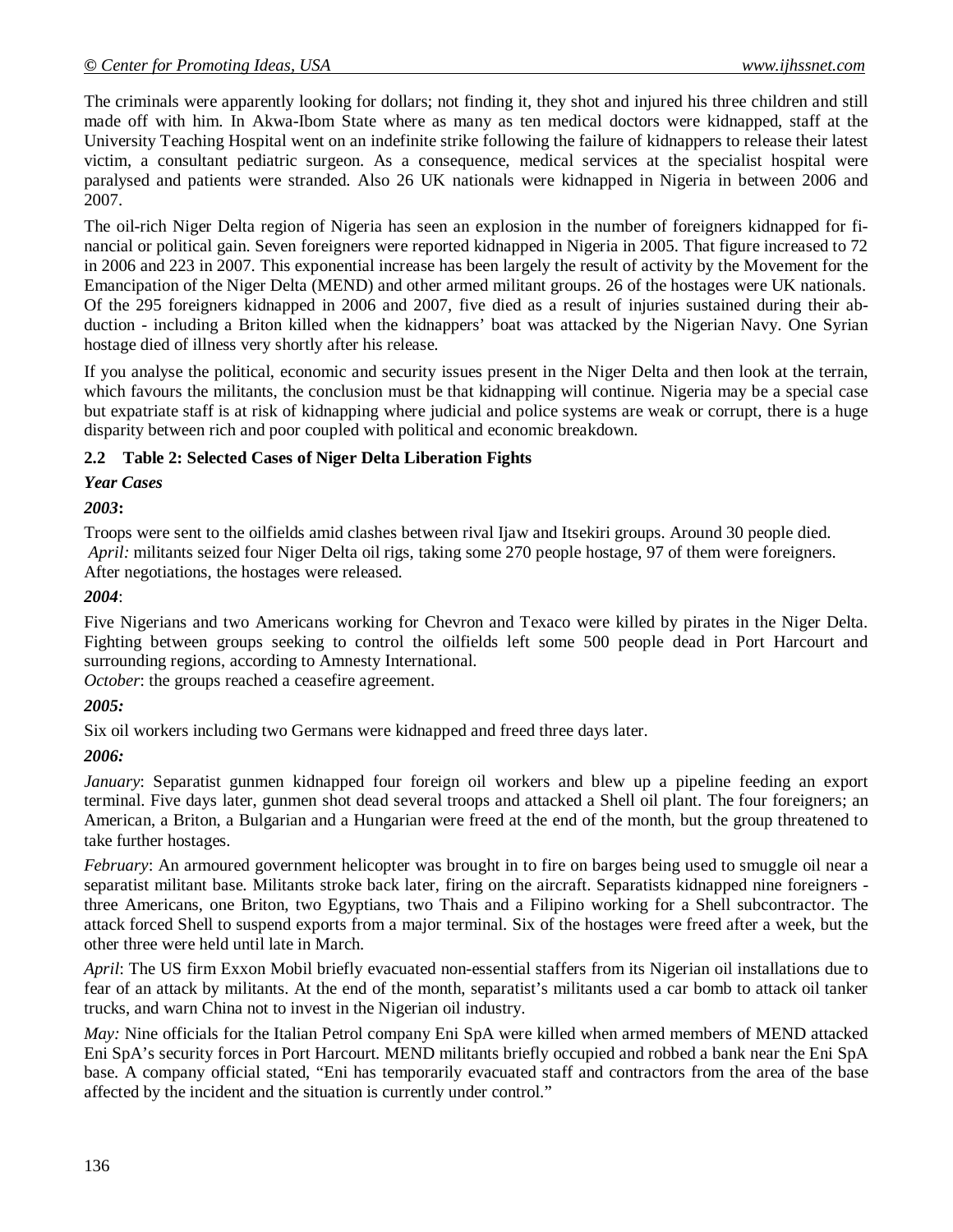*May*: Three foreign oil workers, one of them was an Italian, were seized but released after a day. A Nigerian court ordered Shell to pay 1.5 billion dollars in compensation to the Ijaw people of the Niger Delta for environmental damage, but the company said it is appealing the ruling.

*May 10*: An executive with the United States-based oil company, Baker Hughes, was shot and killed in the South Eastern city of Port Harcourt. At the time of the shooting, it was not immediately known if MEND had any involvement or not. Witnesses said the attacker appeared to be specifically targeting the American executive.

*June 2*: Militants abducted six Britons, an American and a Canadian from a Norwegian-run drilling rig off the coast of Bayelsa State.

June 20: Two Filipinos, workers of PGF Explorations Limited, an oil servicing Contract Company to Shell Petroleum Development Company (SPDC), were on a Tuesday kidnapped by unknown gunmen at P. W. J Jetty in Port Harcourt.

*August 20:* Ten members of MEND were killed by the Nigerian military. The members were working on releasing a Royal Dutch Shell hostage.

*October* 2: Ten Nigerian soldiers were killed off the shore of the Niger Delta in their patrol boat by a MEND mortar shell. Earlier that day a Nigerian/Royal Dutch Shell convoy was attacked on in the Port Harcourt region resulting to some of them getting wounded.

*November 20:* Two former militants were killed in a raid by an unidentified armed group at the premises of a nongovernmental organisation AAPW (Academic Associates Peace Works) in Port Harcourt.

*November 27*: A British oil worker, kidnapped with six others from a Saipem Oil Rig was killed in crossfire when the kidnappers ran into a Navy patrol later in the day of the abduction.

*Source: Adapted from* Akpabio and Akpan (2009) in Nseabasi (2010)

# **2.3 Comparative studies**

Below are kidnapping statistics for various countries.

|    | Rank Country         | 1992     | 1993     | 1994     | 1995   | 1996  | 1997  | 1998  | 1999  | <b>TOTAL</b> |
|----|----------------------|----------|----------|----------|--------|-------|-------|-------|-------|--------------|
|    | Colombia             | 464      | 244      | 217      | 469    | 947   | 908   | 960   | 972   | 5,181        |
| 2  | Mexico               | 46       | 87       | 31       | 48     | 109   | 275   | 436   | 402   | 1,434        |
| 3  | Former Soviet Union* | 5        | 5        | 13       | 3      | 21    | 41    | 57    | 105   | 250          |
| 4  | <b>Brazil</b>        | 94       | 66       | 73       | 56     | 65    | 67    | 43    | 51    | 515          |
| 5  | Philippines          | 53       | 56       | 78       | 61     | 113   | 61    | 51    | 39    | 512          |
| 6  | Nigeria              |          | $\Omega$ | $\theta$ |        | 0     | 2     | 6     | 24    | 34           |
|    | India                | 9        | 10       | 13       | 9      |       | 8     | 5     | 17    | 76           |
| 8  | Ecuador              |          | 10       | 15       | 11     | 7     | 5     | 5     | 12    | 66           |
| 9  | Venezuela            | 15       | 6        |          |        | 28    | 24    | 10    | 12    | 109          |
| 10 | South Africa         | $\Omega$ | $\Omega$ | $\Omega$ |        | 0     | 0     | 0     | 10    | 11           |
|    | Total                | 688      | 484      | 447      | 666    | 1,295 | 1,391 | 1,573 | 1,644 | 8.188        |
|    |                      |          | $\sim$   | $- - -$  | $\sim$ |       |       |       |       |              |

*Source: Hiscox Group*

The above table shows the global rating of incidents of kidnapping. Although it has become very rampant in Nigeria, however it has been a global problem which suddenly finds itself in this part of the world. Nigeria is ranked six while Mexico comes first and South Africa comes last among the first-ten nation where kidnapping is rampant. Though Iraq is not listed among the first ten countries, however it is still at the extreme end of the risk spectrum.

The discovery in March 2008 of the bodies of four American contractors kidnapped in Iraq more than a year ago, illustrates the extreme risks that employees and employers are prepared to undertake in search of an extra dollar. Some will argue that Iraq is at the extreme end of the risk spectrum and that the deceased were fully aware of the risks.

Meanwhile, somewhere in the UK the families of five Britons kidnapped in Iraq on May 27, 2007 are still awaiting further news of their loved ones.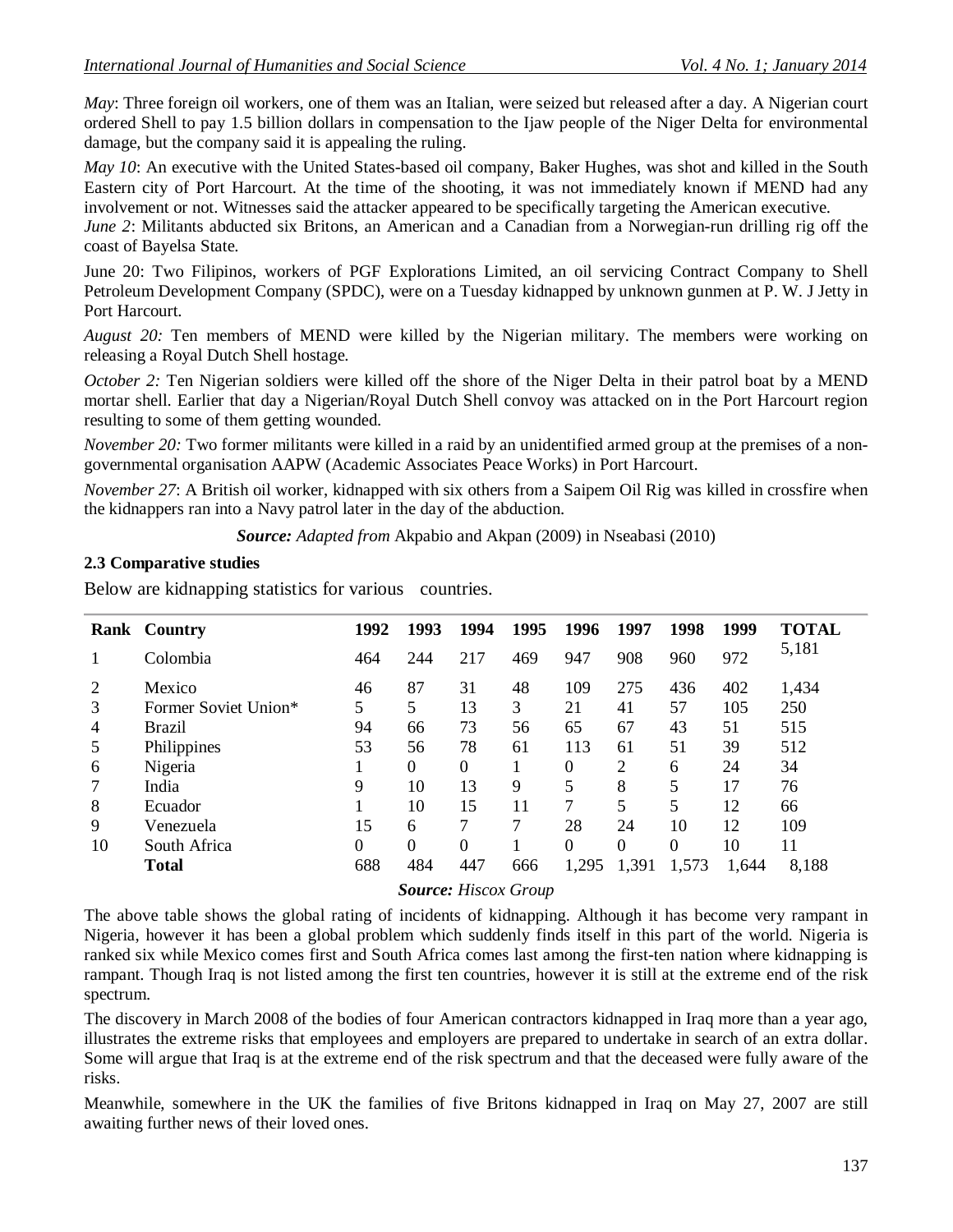These developments appear not too good for human and economic survival. More than 300 hundred foreigners have been abducted in Iraq since kidnapping erupted there in April 2004. Of these, 149 have been released but 56 are known to have been killed by their captors and 86 are missing and presumed dead.

In a recent statistics posted by NationMaster.com, according to Adewale (2009) showed that out of the 13,973 reported cases of kidnapping, United Kingdom had 3,261; South Africa was 3,071, while Iceland had two cases among the countries documented.

Aster Van Kregfen, Amnesty International Representative Researcher in Nigeria, stresses that Nigerian police needs to be strengthened to the challenge of kidnapping.

"The way to be tough on violent crimes like kidnapping is to strengthen police ability to detect potential crime before they occur and prevent them" Kregfen stated. The Federal Government needs to strengthen the police training resources to increase police investigation capacity and effectiveness

#### **2.4 Socio-Economic Factors Facilitating Kidnapping in Nigeria**

#### **Leadership Failure**

The current state of anomie on our political history could be blamed on poor leadership elite who are unresponsive to this state of insecurity as they over concentrate on how to acquire political power. They place and give little or no value to matters concerning greater nation aspiration and the dignity of lives of the people.

Increasing rate of kidnapping and other criminal activities is a direct consequence of failure of leadership.

Our political leadership is too engrossed with issue of power acquisition because of what they personally get out of it and negates the responsibilities expected of them. The character of our political leadership at all levels contradicts the logic and philosophy of governance which essentially is the promotion of human dignity and the protection of core values of society.

#### **Poor security system**

While there is need to condemn these acts of criminality, there is need also to condemn the security agencies for incompetence and complicity on their part.

There is the need to restate that the Federal Government which has the exclusive power over security matters immediately put in place a mechanism for ending the booming kidnapping or hostage–taking racket particularly in some parts of the country, anything short of ending the prevailing tension, regime of fear and general insecurity is unacceptable to the Nigerians who have waited in vain for the realisation of the promises of democratic governance since 1999.

The negative impact of the worrying trend on the economic well being of the country was also lost on government. Wogu (2010) described the incident as a violent assault on the dignity and right of Nigeria workers.

# **Political Economy of the Niger Delta**

Political Economy of the Niger Delta Crisis continues to dominate the discussion on the current Nigeria political economy. Lack of true federalism has contributed to the injustice in Nigeria, which has denied the people of Niger Delta the fair share of the national resources to finance community development projects. Thus, the inequity in resources allocation and systemic injustice that have subjected the people to economic hardship and misery prompted the agitation for resource control and youth militancy (it appears that force is the only option to correct social injustice in Nigeria) in the region. This could degenerate into a greater political and national security problem and cripple the economy if the root causes of the agitation are not amicably resolved. As the crisis deepens and as the key economic indicators look southwards, foreign and local investors would relocate their resources elsewhere.

#### **Loss of societal value**

Looking at Nigeria today we have mortgaged our culture of respect, love for human lives, hard work, friendliness and receptiveness to strangers in exchange of the Western culture and ostentatious orientation. These have given birth to the modern crime and social evil destroying the core value of our society.

Onovo (2009) attributed the rising crime in the different regions to the celebration of fraudsters by leaders. He frowned at the appointment of individuals indicted of corruption as head of parastatals and various ministries of government.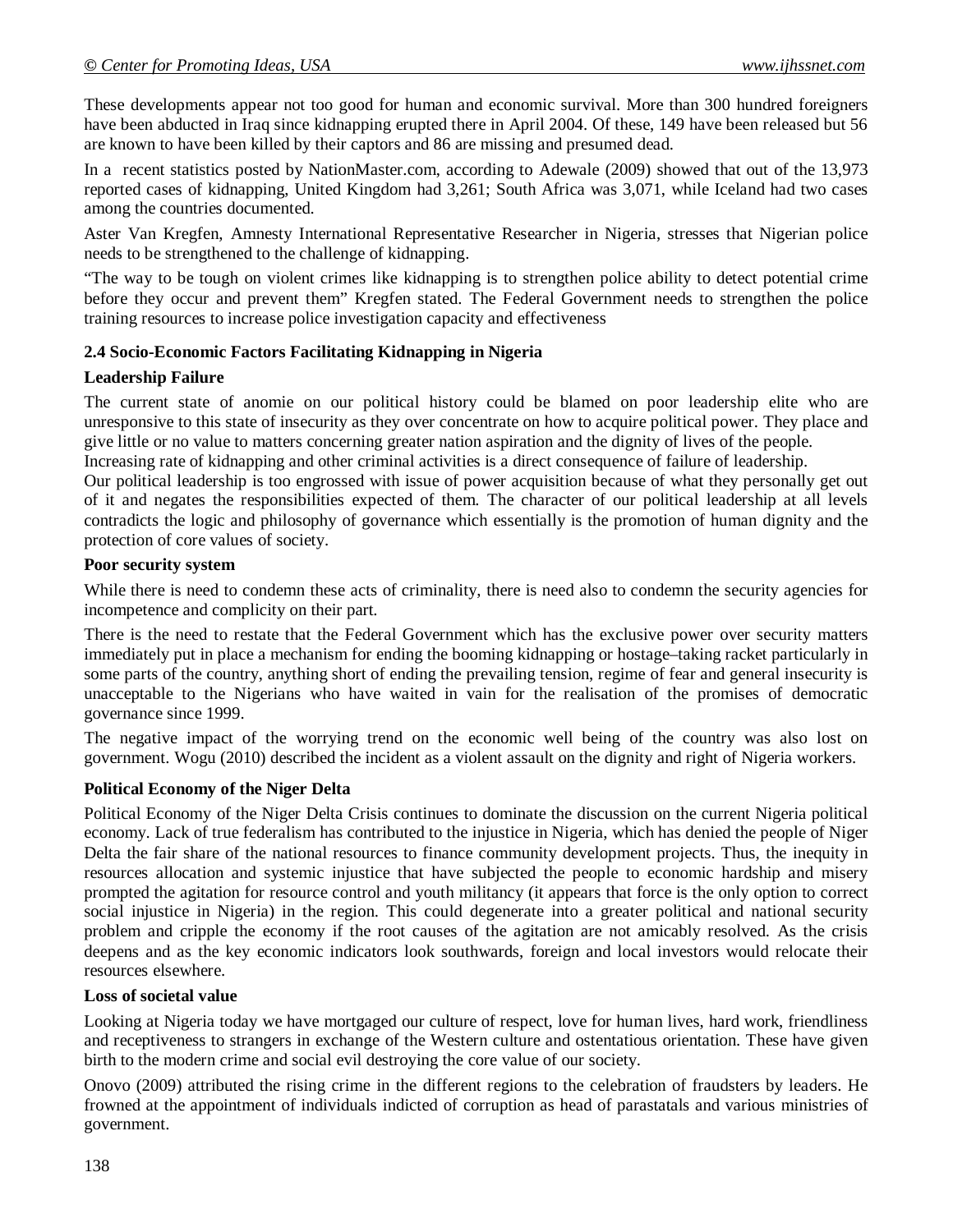This explains absence of clear direction on those in the corridor of power who are preoccupied with self aggrandizement rather than pursuing policies that will benefit the society. He also condemned the practice in the country, where people who embezzled or misappropriated public funds are celebrated by religious and traditional rulers. Celebrating people of questionable character is an indictment on the societal and moral value which such rulers should represent. He pointed out that one of the obvious reasons which encourages kidnapping to thrive, is that people who celebrate such criminals end up encouraging them to do more.

Onovo (2009) opined that the high wave of crime in the country, especially in the South-East and South-South is fundamentally due to materialism and loss of societal values, noting that people were ready to do anything to get rich and be celebrated in the society. While also blaming the wave of kidnapping and armed robbery in these areas on unemployment, he pointed out that most of the graduates of Nigerian universities are half-baked and cannot defend their certificates.

He suggested the need to resuscitate many industries like the Nkalagu Cement Company that have been moribund which could employ 50,000 people while Nigerian Railway Corporation could employ 78,000 people if fully operational. The religious leaders should join in fighting this war by stopping celebration of people who embezzle public funds and are of questionable character. "Traditional rulers should also stop conferring titles on them because they encourage them to continue by doing so," Onovo affirmed.

# **Unemployment**

Every year, Nigerian universities graduate millions from higher institutions of learning. Since this administration/government came into existence, how many jobs has it created in the Federal Civil Service? So, the thing boils down to unbridled unemployment in the country. If people are empowered, if people are given jobs to do, if you provide one million jobs in this country, most of these crimes will be reduced. Even at times when you want to be creative, there is no government incentive to empower you. The Nigerian government lack vision and that is why the country has so degenerated that nobody is interested in the welfare of the citizens.

Okoro (2010) states that it is no longer news that the unemployment factor in Nigeria with its alarmingly increasing rate, is among the country's top five headaches. Neither is it news that this evil monster, unemployment, has succeeded massively in pouring into the minds of its victims, bright but negative thoughts and ideas on how to make fast cash, by ignoring all cautions. Today, the newest idea seems strongly to be 'kidnapping.'

It was not until the late 90's that the kidnapping business became popular as a route to consider, especially amongst the militant groups in the oil-rich Niger Delta. It was all along considered a veritable tool in fighting the refusal of oil operators to install in host communities some developmental projects, for constantly sucking their resources - oil. Victims were usually foreigners, who were either staffers or expatriates of an oil operator. They would be captured, kept safely away until some huge amount is paid for their release. This trend continued successfully for a long time. However, going by reports, a total of 353 kidnappings were reported in 2008. As at July this year, an estimated 512 persons have been kidnapped in Nigeria. It must have slipped at some point into the minds of some group of unemployed buddies, to want to experiment with kidnapping their own black brothers and sisters, who are either oil workers, public figures or just wealthy. The experiment obviously turned out to be a huge job offer, for as much unemployed graduates who saw it as such.

So far, the list of victims has grown so tall. It becomes less difficult to predict the future from here. In an interview after his release, a victim of kidnapping identified his kidnappers as "young graduates who did not have employment and were looking for how to survive."

If the activities of kidnapping are not checked, everybody will become a potential target, even the so called 'common man.' If the Government, in their usual check-back approach, fails to address the unemployment situation in the country, soon the entire country may have to go for a ransom at one time or another.

The kidnappers believe they should take their destinies into their hands and grab whatever they could, using the barrel of gun in the face of systematic looting of funds by government officials, to have a fair share of national resources. Politicians have reported to have stolen about 220 Billion pounds in the face of four decades of independence from Britain - an amount roughly equivalent to the Western's aids ever given to Africa.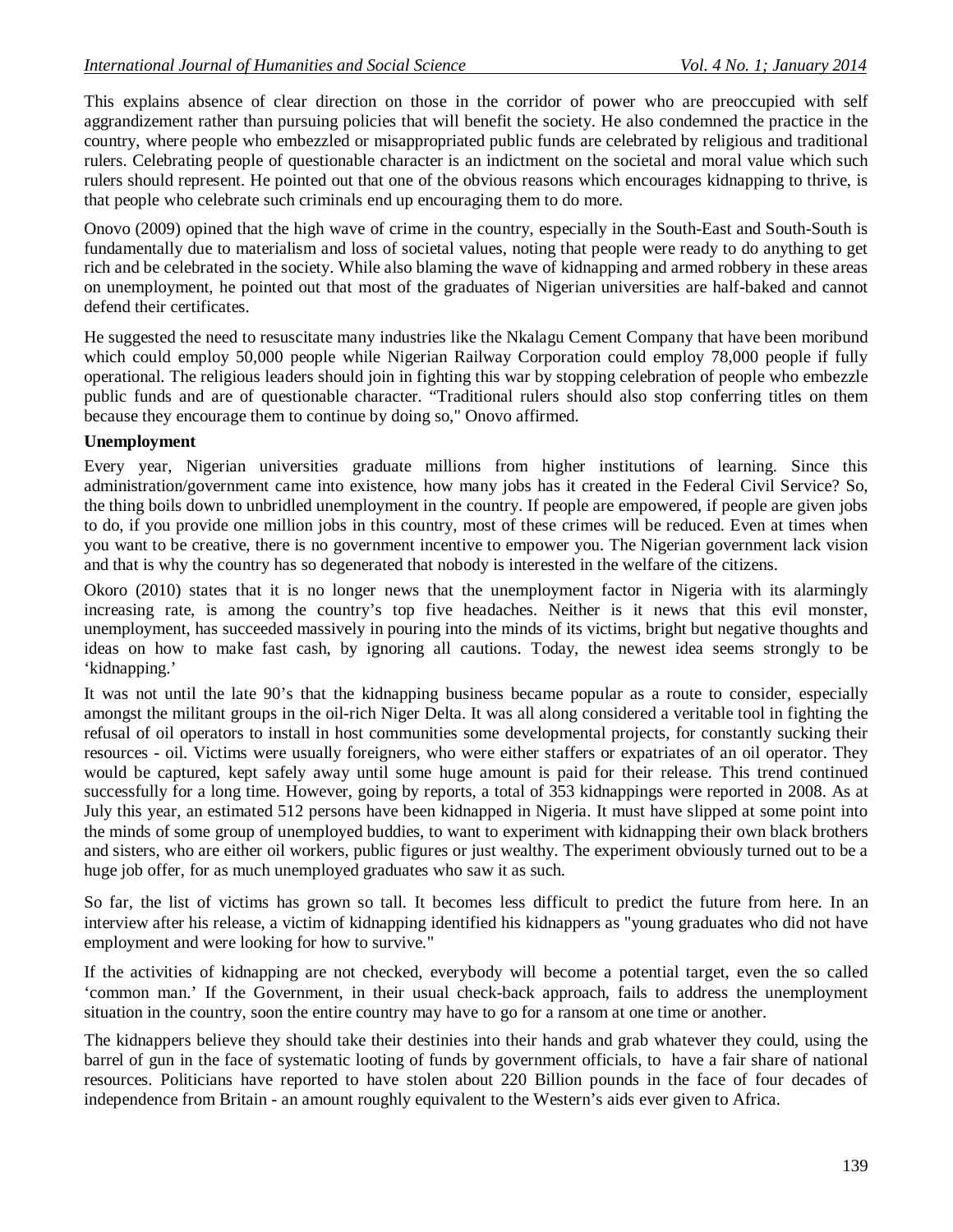# *3.0 Labour Market Implications and Outcome of Kidnapping in Nigeria*

Despite increased attention to the problem of young people on the part of the state, a number of problems remained unsolved. The most urgent problem is providing jobs for graduates from the institutions of higher learning under the conditions of world crisis and rising unemployment, it is especially hard for young specialists to find their place in the labour market.

Joblessness creates a number of material and psychological problems which could lead to social vices. Young people are trying to find a way to achieve self- realisation, and when they encounter difficulties, they find alternative ways to make a living. Accordingly, Ivonova (2011) points out that many of them are aware of the need to take personal initiatives and they intend to find a way out of their difficult situation. At the same time the worsening of the problem of youths' employment requires that a state policy be worked out and a programme be designed to tackle these challenges. The labour market represents aggregate supply and demand for manpower, through the interaction of the two that the economically active portion of the population deployed in various sphere of economic activity. It is in the labour market that the relationship is established between employer and hired workers, relationship that helps to bring the workforce together with the means of production. This serves to meet the needs of the former for labour and the needs of the latter for income.

No doubt, the menace and impact of kidnapping have created a faulty labour market in Nigeria. So, the impact of the menace began to emerge and businesses in the country began a journey down the abyss of economic decline. Hence, while the kidnapper ravaged the entire Nigeria, business and investors' confidence becomes casualties, and the people suffered. Other connotations associated with these youth, crime, unemployment and labour market development in Nigeria current trend are as follows;

#### **Work Place Insecurity**

Indeed while workers move about their daily chores constantly watching their back, it is regarded as a sour grape in the mouth for any employer to post employee to where kidnapping is rampant.

Wogu (2010), the current Minister of Labour, cited in Umejei (2010) appeared to read the mind of workers, when he gave assurances that workers should go about their duties without fear, but labour movement differs as it expressed fears that except government takes pro-active steps, the effect on productivity could be enormous.

Such actions negatively affect the productivity of diligent workers as it raises fear concerning the working place. Whether at work or in leisure all Nigerians are entitled to their fundamental human right including the right to movement, which the kidnappers have now curtailed. There is every reason to condemn kidnapping as an evil business and call on these abductors to channel their energies into productive ventures that will benefit them, their families and society as a whole. Nigerians should be worried about the potential of kidnapping business to impact negatively on the Nigerian society as a whole.

#### **Threat to Industrial Harmony and Unemployment**

The threat of kidnapping to the workforce in Nigeria no doubt constitutes threat to industrial harmony which has a ripple effect worsening the current unemployment problem in the country. It is estimated that 874 companies have left Nigeria since last year (Punch Nov. 2010 pg 1, 2). Okolo (2010) notes that the ugly development is scaring away both local and foreign investors and portends grave danger for South East and South South survival as a people, stressing that "if industries are closing shops and investors are not forthcoming because of insecurity and other attendant problems faced by businesses, then the future particularly that of the children should agitate the minds of everybody."

#### **Destabilisation of Labour Market**

The exit of firms and organisations in these areas dominated by kidnapping tantamount to sending thousands of workers back to the labour market thereby worsening unemployment situation.

Apart from this, with the threatening situation many workers are willing to resign their jobs and relocate to other areas for the fear that they might become victims of the kidnappers. This has gross implication on the labour market. Fajana (2000) posited that people may migrate based on socio-economic and socio-cultural reasons of which kidnapping constitute a push-out factor in some particular areas. Non-economic factors act as a pull-in factor and cause population mobility creating a different opportunity structure in two geographical areas which is based on social and psychological crime factors.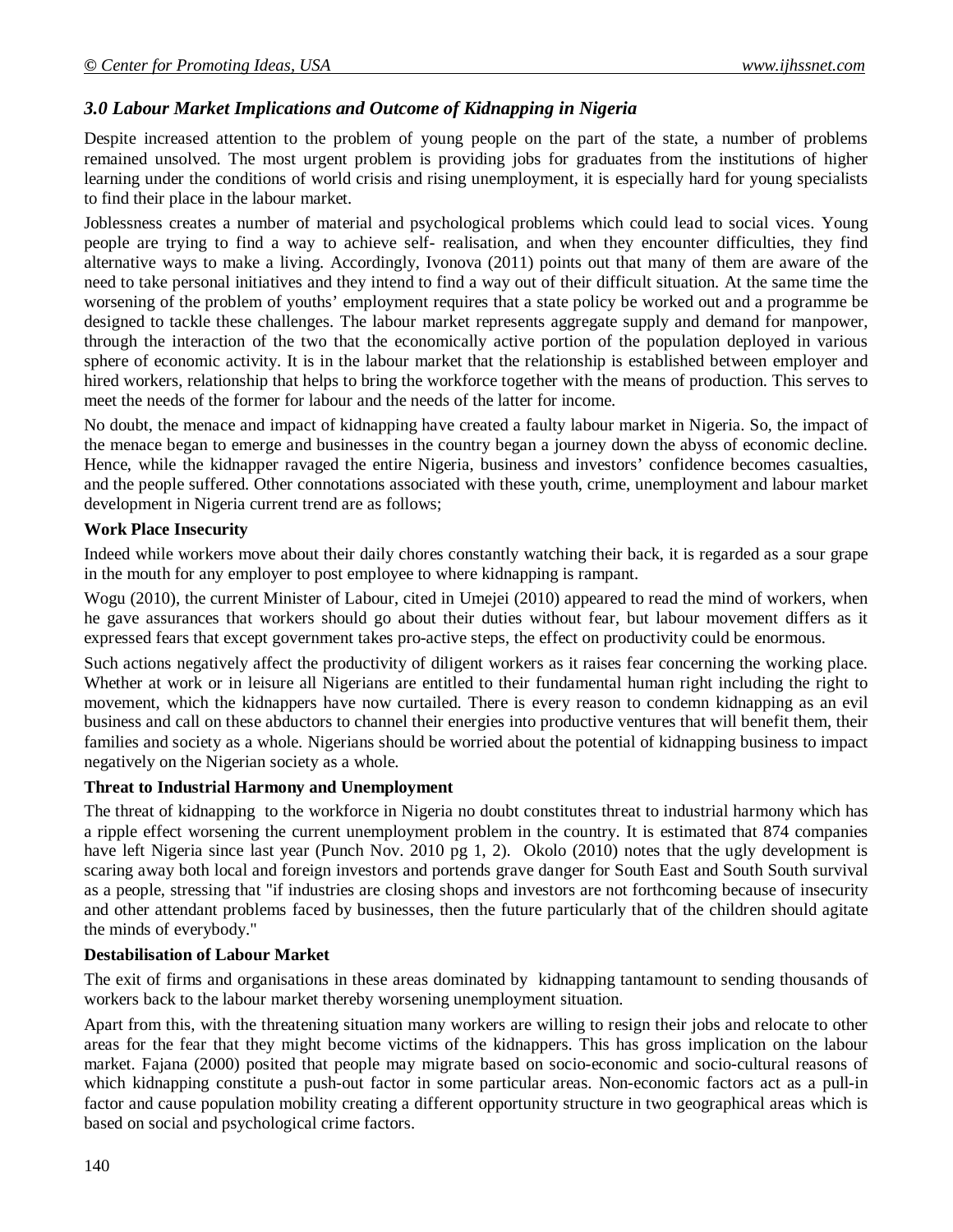This again results to more unemployment. However, statistics released by the Nigeria Bureau of Statistics (NBS) showed that about 10 million Nigerians were unemployed in Nigeria as at March, 2009. The Bureau defines the unemployment rate as the percentage of Nigeria's labour force that is qualified to work but did not work for at least 39 hours in the week preceding the survey.

The destabilisation of the Nigerian labour market via kidnapping has created untold hardship for the workers and members of their families and dependants. The exit of companies in these areas also has its own serious effect on the economy apart from the impact on labour force. There is gross loss of revenue to our great nation which is already rated as one of the most poverty stricken nation with low gross domestic product (GDP).

Oil companies in the region suffered years of attacks which at their peak were costing the OPEC members \$1 billion in lost oil revenues until an amnesty programme began last August, buying more than a year of relative peace.

# **Economic Implication of Kidnapping**

Not only does kidnapping affect the psychology of the direct victims and their families, it spread a fear that hinders direct economic investment in the area where such evils are perpetuated. This in the short and long term leads to declined economic productivity and unemployment and a threat to the federal government's recent successes in wooing investors into the country"

Omar (2010), the President of Nigeria Labour Congress (NLC) cited in Umejei (2010), lamented that the ungodly venture was threatening the very foundation of the Nigerian economy. Not only does it have negative implication on the economy, this crime constitutes a serious threat to the Nigerian labour market which had already been fractured. To Omar, the seizure of workers was the final nail that the Nigerian economy might be waiting for to go into complete recession. He explained: "it will be dangerous times in view of the general state of insecurity in our country. Kidnapping in particular has become the norm such that even poor workers are not spared."

# *4.0 Policy Analysis*

There is no doubt that Nigeria is today one of the major kidnapping capitals of the world. This has obvious implications for investments, development and even the quality of governance.

Adibe (2010) expressed that the common tendency is to blame the all-encompassing wave of kidnapping outside the Niger Delta exclusively on the unacceptable rate of unemployment in the country, an inefficient and corrupt Police force that is ill-equipped to fight crime, and collusion between kidnappers and politicians. These factors however appear to be mere symptoms of a larger malaise, namely that pervasive kidnapping, is one of the major symptoms of both 'failed' and 'failing' states. Most of the countries where kidnapping have been pervasive have been either failed or failing states – Baghdad after the 2003 invasion of Iraq, Columbia from the 1970s until about 2001, and Mexico, between 2003 and 2007.

Nwokedi (2009) points out that kidnapping and terrorism in Nigeria were unknown in the early years of Nigeria's independence in 1960. It became rampant in the late 90s and further culminating in today's epidemic proportion. If you look at kidnapping and terrorism you will understand from its definition that it reflects a breakdown in law and order in society. It is a sign that formal authority is ineffectual and that checks and balances in governance are not working since little or no prosecution of cases abound.

The kidnapper grows his trade on the assumption that there is no justice and equality provided by organisation of society as to encourage people to work and conscientiously earn a decent living. In that light, they arm to become powerful in order to join the loot. Where there is proper education and civic orientation perhaps this impression could be changed but not in Nigeria at the moment where money is held too high surpassing every other virtue in the pursuit of survival. In response to this precarious state of the nation, Nwabueze (2010) suggests a bloody revolution to sanitise the country and to save the future generation from descending into the abyss of economic misfortune, degradation and poverty.

In the 2010 failed state index report, Nigeria is ranked 14<sup>th</sup> among countries that are most likely to fail. In 2009, Nigeria was ranked  $15<sup>th</sup>$ , in 2008, it occupied the  $19<sup>th</sup>$  position, while in 2007 it was regarded as the 17th most vulnerable country in the world. It is obvious that the Nigerian state has failed to bring about positive changes to the lives of the people even under democratic government. Democratic and economic progress in the country is challenged by poor governance, entrenched corruption, intensive conflict, ineffective service delivery and pervasive poverty.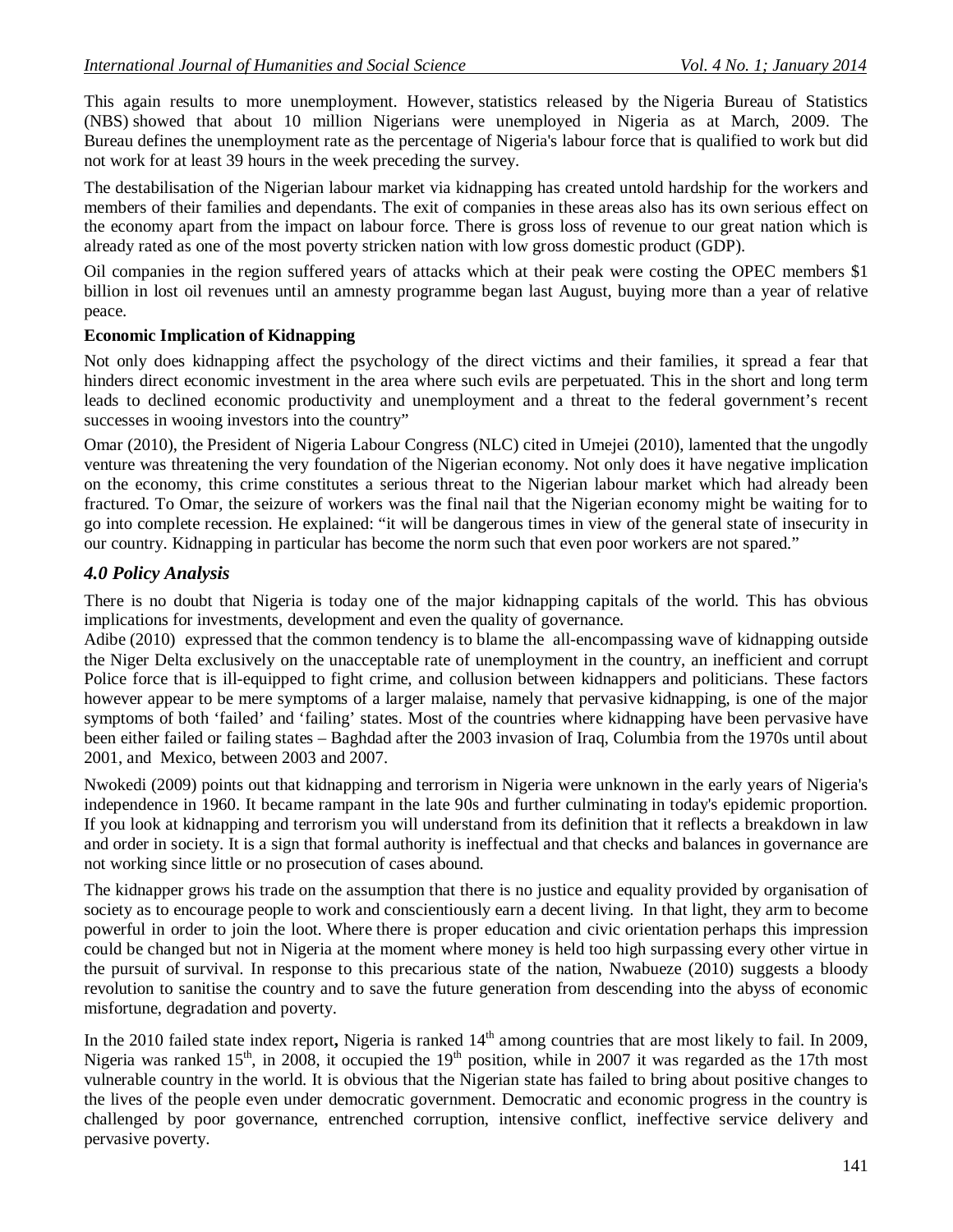The nation remains very close to the bottom of the united nation development programme. Human development index report shows that about 70 per cent of Nigerian youth are unemployed whereas the labour market can only absorb 100 per cent of new job entrants. Nigerians ranked  $70<sup>th</sup>$  out of 71 countries in 2008 report in the state of the world's mothers. The national maternal mortality is 800 per cent per 100,000 live births, but the rate is at least three times higher in the Northern States.

Since 1999, Nigeria has been witnessing recurrent incident of ethno- religious and communal conflicts, many of which are derived from distorted use of oil related wealth, flaws in the 1999 constitution and long standing disputes over the distribution of land and other resources.

From 1970 to 1999 oil generated almost S231 billion rent**s** for the Nigeria State. It is also estimated that Nigeria earned a cumulative revenue of about N38 trillion from June 1999 to December 2009.

In spite of the government's anti-graft war, government contracting remains rife with corruption and kick backs, and many state and local officials continue without stealing of public funds. By 2002, in spite of oil wealth the nation's per capita income had plunged to about one – quarter of its mid 1970s height, below the level at independence.

Official graft is rife because the institutions meant to fight the monster are weak and ineffective. In 2004, Nigeria was one of the four African Countries to sign up to the Extractive Industries Transparent Institute, an international effort to promote the publication of payments that oil and mining firms make to governments.

Today, the initiative has been crippled by lack of political will. The two anti-graft bodies, the Economic and Financial Crime Commission (EFCC) and the Independent Corrupt Practices and other related offences Commission (ICPC) established to fight graft have become overwhelmed and ineffective. The result is the impunity with which public treasures are looted.

Recent reports in The Punch Newspaper (Punch 2009:14) stated that while senate president gets 250million quarterly allowance or 83.33 million per month, ten other principal officers take home 78 million every three months or N26 million per month. The allowances of members of the house of representative are within the same range.

For many reasons, Nigerian's security agencies have not been able to respond effectively to security threat, which is both political and criminal. Armed robbery, kidnapping, assassination and sectarian violence define the Nigerian people daily lives.

Nigeria state faces real threat of collapse or revolution, if the rapid descent into the abyss is not immediately arrested. The path to a peaceful change is to immediately begin to prune the bloated size of government and tackle corruption in order to release more public funds for the provision of infrastructure and social services and creating employment for thousands of unemployed youth who are roaming about the streets for want of job to sustain living. It is equally urgent for the nation to move toward fiscal federalism in order to create wealth from solid minerals and other natural resources now lying idle in various parts of the country.

# *5.0 Conclusion*

This vividly captured the point raised by an analyst in "Public Relations for Maximum Productivity" that "no matter the level of international diplomacy and brinkmanship we employ, if we do not work conscientiously to rid our country of negative tendencies that abound here and show our determination to build a new foundation for collective development and progress, Nigerians will be wasting their time and money because the international community will not take us seriously." Genuine investors now shy away from venturing into the Nigerian business environment that is already enmeshed in dearth of infrastructure, epileptic power supply, high cost of finance and unfavourable political climate. It started in the Niger Delta Region with the toga of kidnapping to drive home militants agitation for the development of the region.

Today, it is assumed a business status for unscrupulous criminals who kidnap for ransom. This has remained one of the greatest drawbacks to investment in Nigeria. Today, social vices in the form of armed robbery, murder, assassination and lately kidnapping have assumed a frightening proportion thus giving vent to full realisation of productivity.

Though investors had always found the Nigerian business environment suffocating, kidnapping capped it all and made investing in the country both discouraging and unattractive.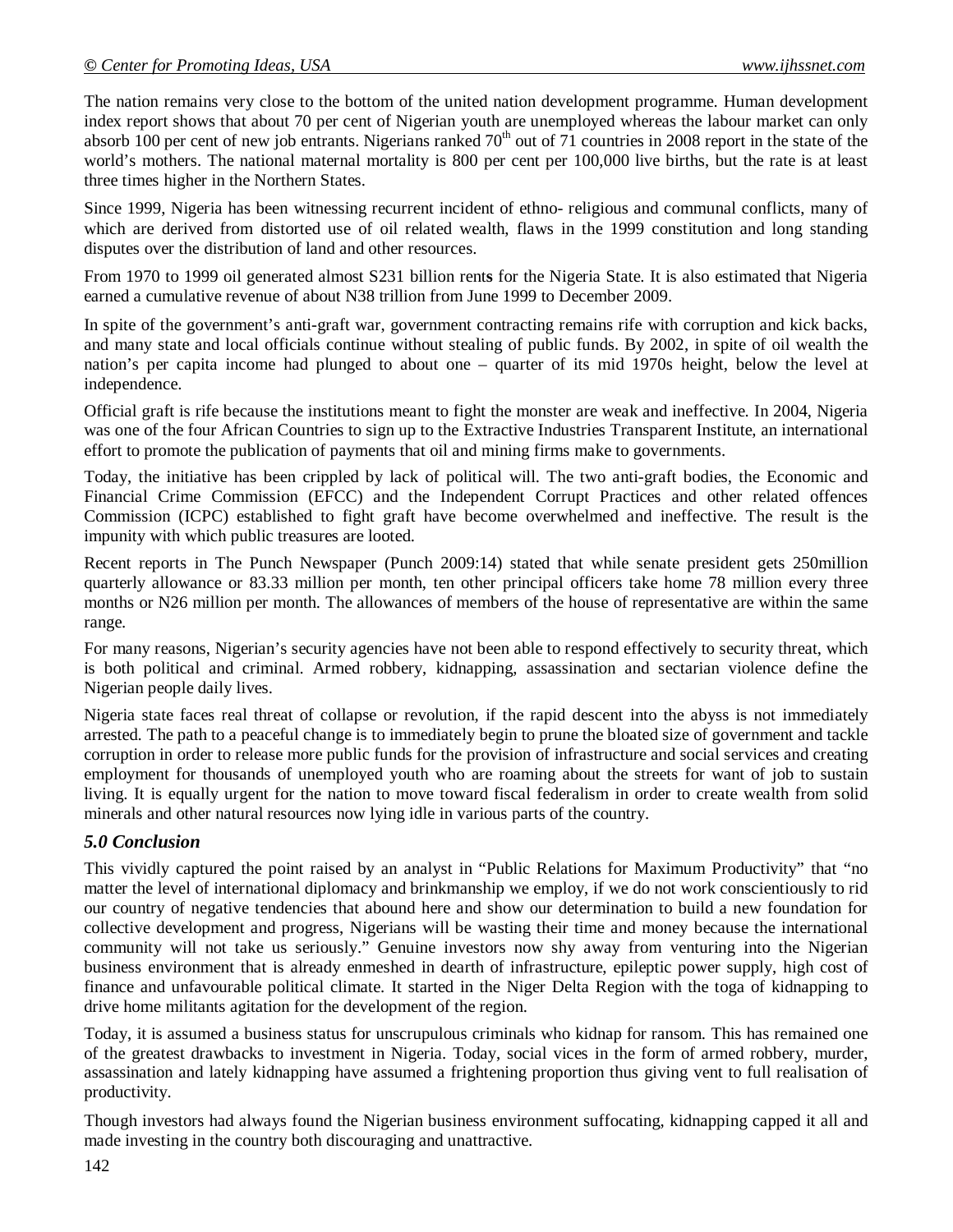For example, "in some states, factories are closing up, people no longer visit their villages, social and economic activities are grinding to a halt", Akunyili (2009) stated that kidnapping is fast destroying economic good and can destroy the survival of Nigeria as a nation. "The economic implication is that investors, if we are to have some of them will not come because of the insecurity arising from kidnapping, and it has a spiral effect on businesses.

"So, business activities have been affected by kidnapping, especially high profile business activities because kidnappers don't kidnap newspaper vendor or motor mechanics. They kidnap somebody who owns a factory or who is capable of bringing millions that they normally demand. So, when such people keep away, you will find the economy of that area being affected."A prime candidate for explaining this phenomenon is the labour market. Unemployment and low wage have been blamed as principal facilitators of crime. It is noted that labour instability have been associated with crime, especially violent crime, kidnappers that were interviewed blamed the economy for their actions Viridiana (2010)

It is easy to attribute the attractiveness of a crime to a combination of lack of labour qualification, low salaries and high unemployment rates. Indeed a young man without formal education and facing difficulties to secure a job, criminality like kidnapping may look attractive. No qualifications are required to become a kidnapper, only boldness, and even such a requirement becomes less important overtime. The Nigeria government should take pragmatic step in its policy decisions to address these fundamental issues like poverty, economic hardship which has been fueled by corruption of the leaders and above all, massive unemployment and low wages that are threatening the foundation of peace and our existence as a nation.

# *6.0 Policy Recommendation*

# **Government should Partner with Labour Market Institution***.*

It is high time the government revisited some institutions that facilitate information between the potential employee and the employer. In the good old days, there were job centres in ministry of Labour, and other private consulting organisations that helped to bring the suppliers and demanders of labour together. Since labour market is an abstract concept, Fajana (2000) posited that jobs may be in existence and the suppliers of labour resources are not aware of the existence of such vacancies.

# **Applying Appropriate Sanction on the Culprit**

Curbing this social malaise is a collective effort, while we advocate that the culprits should be apprehended and punished as appropriate, more importantly public officers should shun corruption and ostentatious display of wealth. Focus should be centred on good governance with accountability, transparency and fair play. With these variables in place, kidnapping will become less attractive and in turn stimulate more sense of compassion, patriotism, sustainable development and nation building.

#### **Fair Distribution of Resources**

The government should ensure that the resources of the country are harnessed and they should also promote national prosperity. This government has a responsibility, without being told, to ensure that every Nigerian is secured. The government must ensure that every Nigerian is gainfully employed and that social infrastructure is provided for the people of the country.

# **Diversifying the Economy to create employment**

Solution to the problem of youth unemployment must therefore be found in the diversification of the economy from oil to agriculture and agro-allied industries. If employment must be generated, the curriculum in both secondary and tertiary institutions must be reviewed in line with the demands of economic diversification.

# **Equipping the Youth with Appropriate skill and training for Entrepreneurship**

The government should revamp NDE programme, this will assist in providing training for young people who were out of school and out of work, but caution that the training had to provide the young people with marketable skills. Inadequate and faulty educational system in Nigeria is really a source of concern, there is a disturbing and growing mismatch between the skills of those looking for work and the skills employers seek to hire. If left unchecked, this could lead to a situation of a "lost generation," where those with the necessary skills do very well while those without the desired skills will struggle economically for the remainder of their lives. We may be seeing a shift in the labour force widening the gap here between haves and have-nots. As long as this situation is unchecked, it will be difficult contending with restiveness, crimes, kidnapping and other negative tendencies associated with our young people.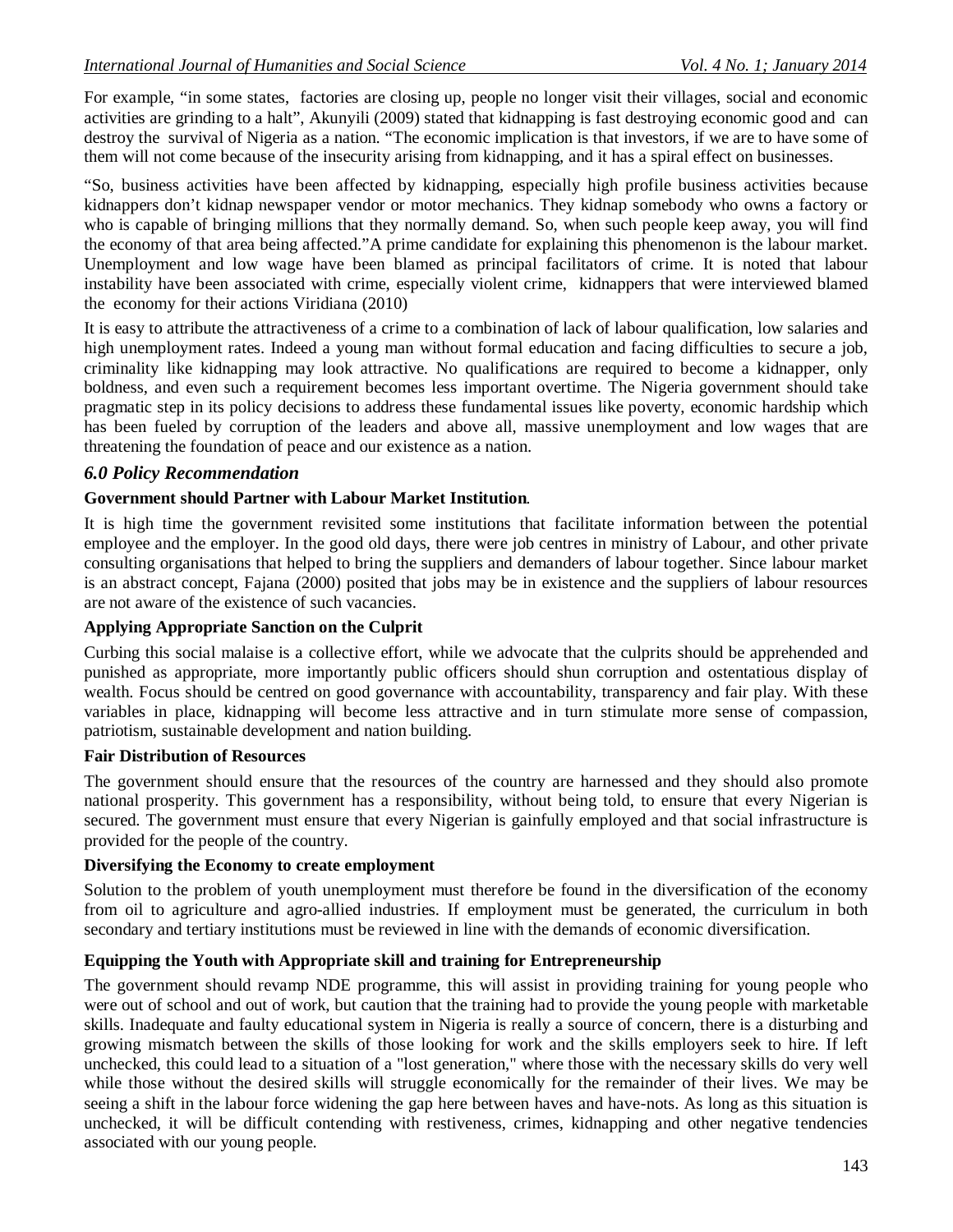# *7.0 References*

- Abdulwahed, O., (2010) Nexus between Social Vices and Stunted Productivity, The Guardian Newspaper, July, pg37
- Adewale, K(2009)The Bad Business Called Kidnapping in mongabay.com http/allaafrica.com
- Akambi Mustapha 2010, "Youth Unemployment in Nigeria , Causes, Consequences and Remedies: being paper delivered by The former Chairman, Independent Corrupt Practices and other Related Offences Commission (ICPC), Ilorin Kwara State; symposium, organised by AMICUS International Club Nov.22.
- Akpan, N .S, and Akpabio, E .M., (2009). Oil and Conflicts in the Niger Delta Region, Nigeria: Facing the Facts. *Journal of Social Development in Africa*, 24(1): 9-35.
- Akpan, N. S, and Akpabio EM (2003). Youth Restiveness and Viloence in the Niger Delta Region of Nigeria: Implications and Suggested Solutions. *International Journal of Development Issues,* 2(2): 37-58. CBN 1981 *Annual Reports.*,
- Akpan N .S, (2010), Kidnapping in Nigeria's Niger Delta: An exploratory Study. Journal of Social Science, 24(1) 33-42
- Balogun, O., ( 2010) Youth Unemployment in Nigeria: A Time Bomb Waiting to Explode ;http/www.maxist.com-youth-umemploment-Nigeria-time-bomb
- Bamiduro, J, (2010), "youth unemployment in Nigeria , causes, consequences and remedies: being paper delivered by The former Chairman, Independent Corrupt Practices and other Related Offences Commission (ICPC), Ilorin Kwara State; symposium, organised by AMICUS International Club Nov.22.
- Collier, P. and Hoeffler, A,( 2002), 'On the Incidence of Civil War in Africa', *Journal of Conflict Resolution*, 46(1): 13-28.
- Davidson, I. (2010) Nigeria: Stunting Economic Growth and Development in South East (THISDAY13 June 2010)
- Daloz, J-P., (2002), 'Cultural Heritage and Enduring Mentalities: Reflections on Political Representation and Accountability', *Conference on Culture, Democracy and Development,* Monte Verita, Switzerland, 6 -11 October.
- Dike, V (2009) Leadership Without a Moral Purpose: A Critical Analysis Of Nigeria Politics And Administration (With Emphasis On Obasanjo Administration 2003-2007) Book Surge Publishing, 2009
- Dunning, T., (2005) 'Resource Dependence, Economic Performance and Political Stability', *Journal of Conflict Resolution*, Vol. 49, No. 4, 595-624.
- Ekpo, A. H.,( 2004), *Inter-governmental Fiscal Relations: The Nigerian Experience*, 10th year Anniversary of the Financial and Fiscal Commission of South Africa, 10-12 August.
- Fearon, J. and Laitin, (2003), 'Ethnicity, Insurgency and Civil War', *American* Political *Science Review*, Vol. 97(1): 75-90.
- Gerth, H .H, and Mills, C.W,(1948). *From Max Webber: Essays in Sociology.* London: Routledge and Kegan Paul
- Ivanova, I, N,.(2011) The Youth Labor Marketin the Context of Social Policy *Russian Education and Society*, vol. 53, no. 1, January 2011, pp. 49–59.
- Jideofor,A.,(2009) pcjadibe.@yahoo.com
- Mbanefoh, G. and Egwaikhide F., (1998), 'Revenue Allocation in Nigeria: Derivation Principle Revisited' in Amuwo Kunle et al., eds., *Federalism and Political Restructuring in Nigeria*, Ibadan: Spectrum Books.
- Mbanefoh, G. , (1989), ' Public Finance' in Kayode M. O. and Y. B. Usman, eds.,*The Economy, Vol. 2, Nigeria Since Independence History Project, Heineman* Nick Tattersall LAGOS (Reuters) Mon Nov 15, 2010
- Nick Tattersall (2010) LAGOS (Reuters) Mon Nov 15.
- Nwabueze(2010) Punch Thursday July 22, pg18 Okoro, B (2010) www.nigeria Village Square.com
- Okolo,S (2010)Security Challenge in South East and South South, being a speech delivered during south East and South SOUTH Security Summit organised by National Association of Chamber of Commerce, Industry , Mine and Agriculture (NACCIMA) in Enugu
- Omobolaji, O. O (2008) Politics Does Matter:The Nigerian State and Oil (Resource) Curse *Africa Development,*  Vol. xxxiii, No. 3, 2008, pp. 21–34
- Olarinmoye, O. O., (2004b), Sanjay Joshi, 2002, *Fractured Modernity: Making of a Middle Class In Colonial India,* Oxford University Press, A Book Review Submitted to the Center for Studies in Social Sciences, Kolkata/SEPHIS International Research Fellowship Programme.